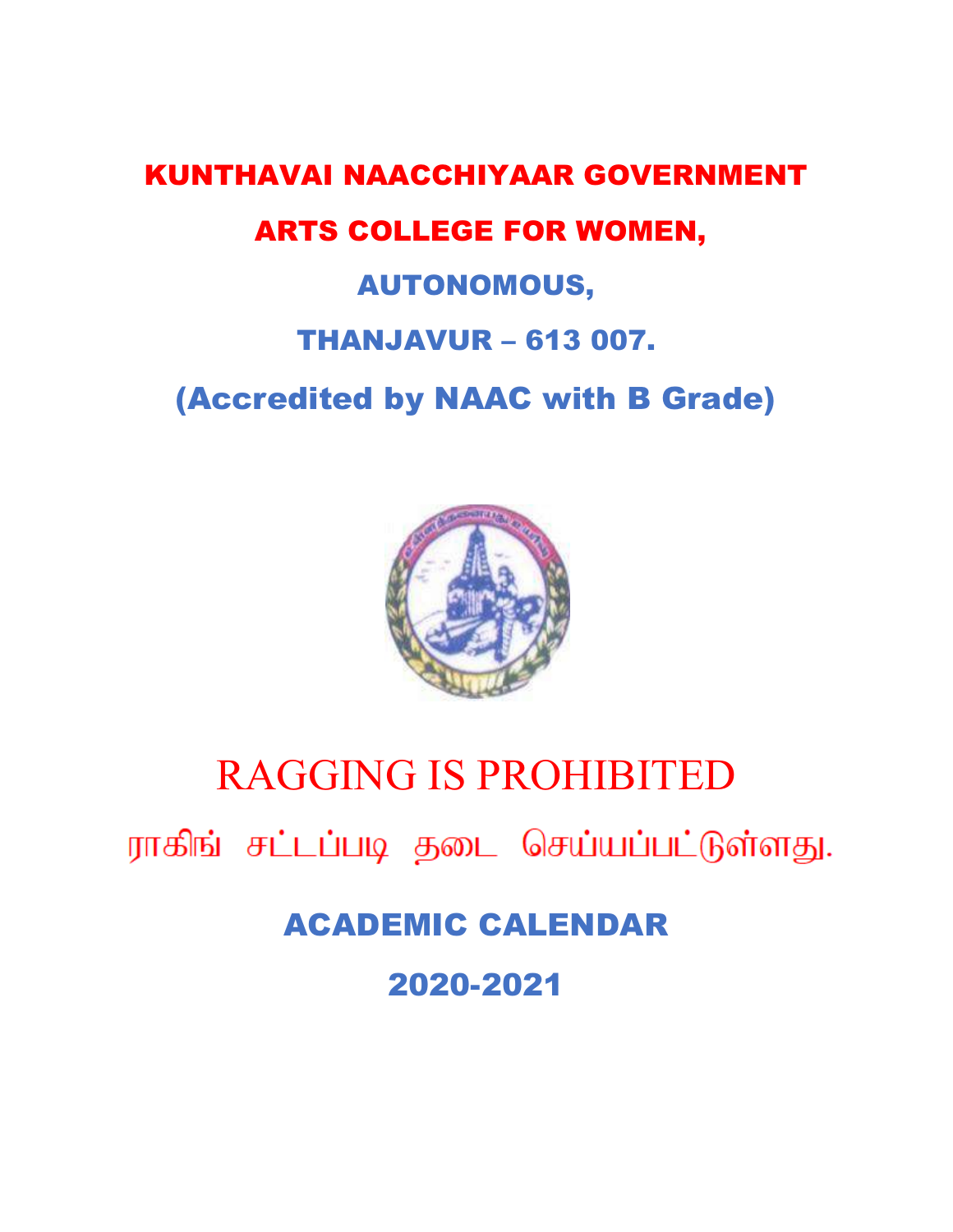| <b>DATE</b>    | <b>DAY</b> | <b>AUGUST 2020</b>                                                     | <b>DAY</b><br><b>ORDER</b>   | <b>WORKING</b><br><b>DAY</b> |
|----------------|------------|------------------------------------------------------------------------|------------------------------|------------------------------|
| $\mathbf{1}$   | Sat        | Bakrid - Holiday                                                       |                              |                              |
| $\overline{2}$ | Sun        | Holiday                                                                | $\overline{\phantom{a}}$     | $\qquad \qquad \blacksquare$ |
| 3              | Mon        | Commencement of odd semester (online classes)<br>for II, III UG, II PG | A                            | $\mathbf{1}$                 |
| 4              | Tue        |                                                                        | B                            | $\overline{2}$               |
| 5              | Wed        |                                                                        | $\mathsf C$                  | 3                            |
| 6              | Thu        |                                                                        | D                            | $\overline{4}$               |
| $\overline{7}$ | Fri        |                                                                        | $\mathsf E$                  | 5                            |
| 8              | Sat        |                                                                        | $\mathsf F$                  | 6                            |
| 9              | Sun        | Holiday                                                                | $\overline{\phantom{a}}$     | $\qquad \qquad \blacksquare$ |
| 10             | Mon        |                                                                        | A                            | $\overline{7}$               |
| 11             | Tue        | Krishna Jayanthi- Holiday                                              | $\overline{\phantom{0}}$     | $\qquad \qquad \blacksquare$ |
| 12             | Wed        |                                                                        | B                            | 8                            |
| 13             | Thu        |                                                                        | $\mathsf C$                  | 9                            |
| 14             | Fri        |                                                                        | D                            | 10                           |
| 15             | Sat        | Independence Day-Holiday                                               | $\blacksquare$               | $\qquad \qquad -$            |
| 16             | Sun        | Holiday                                                                | $\overline{\phantom{a}}$     | $\qquad \qquad \blacksquare$ |
| 17             | Mon        |                                                                        | E                            | 11                           |
| 18             | Tue        |                                                                        | $\mathsf F$                  | 12                           |
| 19             | Wed        |                                                                        | Α                            | 13                           |
| 20             | Thu        |                                                                        | B                            | 14                           |
| 21             | Fri        |                                                                        | $\mathsf{C}$                 | 15                           |
| 22             | Sat        | Vinayakar Chathurthi- Holiday                                          | $\qquad \qquad \blacksquare$ | $\qquad \qquad \blacksquare$ |
| 23             | Sun        | Holiday                                                                | $\overline{\phantom{a}}$     | $\overline{\phantom{0}}$     |
| 24             | Mon        |                                                                        | D                            | 16                           |
| 25             | Tue        |                                                                        | $\mathsf E$                  | 17                           |
| 26             | Wed        |                                                                        | $\mathsf F$                  | 18                           |
| 27             | Thu        |                                                                        | A                            | 19                           |
| 28             | Fri        |                                                                        | B                            | 20                           |
| 29             | Sat        |                                                                        | $\mathsf{C}$                 | 21                           |
| 30             | Sun        | Muharram-Holiday                                                       | $\blacksquare$               | $\overline{\phantom{a}}$     |
| $31\,$         | Mon        | Commencement of odd semester (online classes) for I UG                 | D                            | 22                           |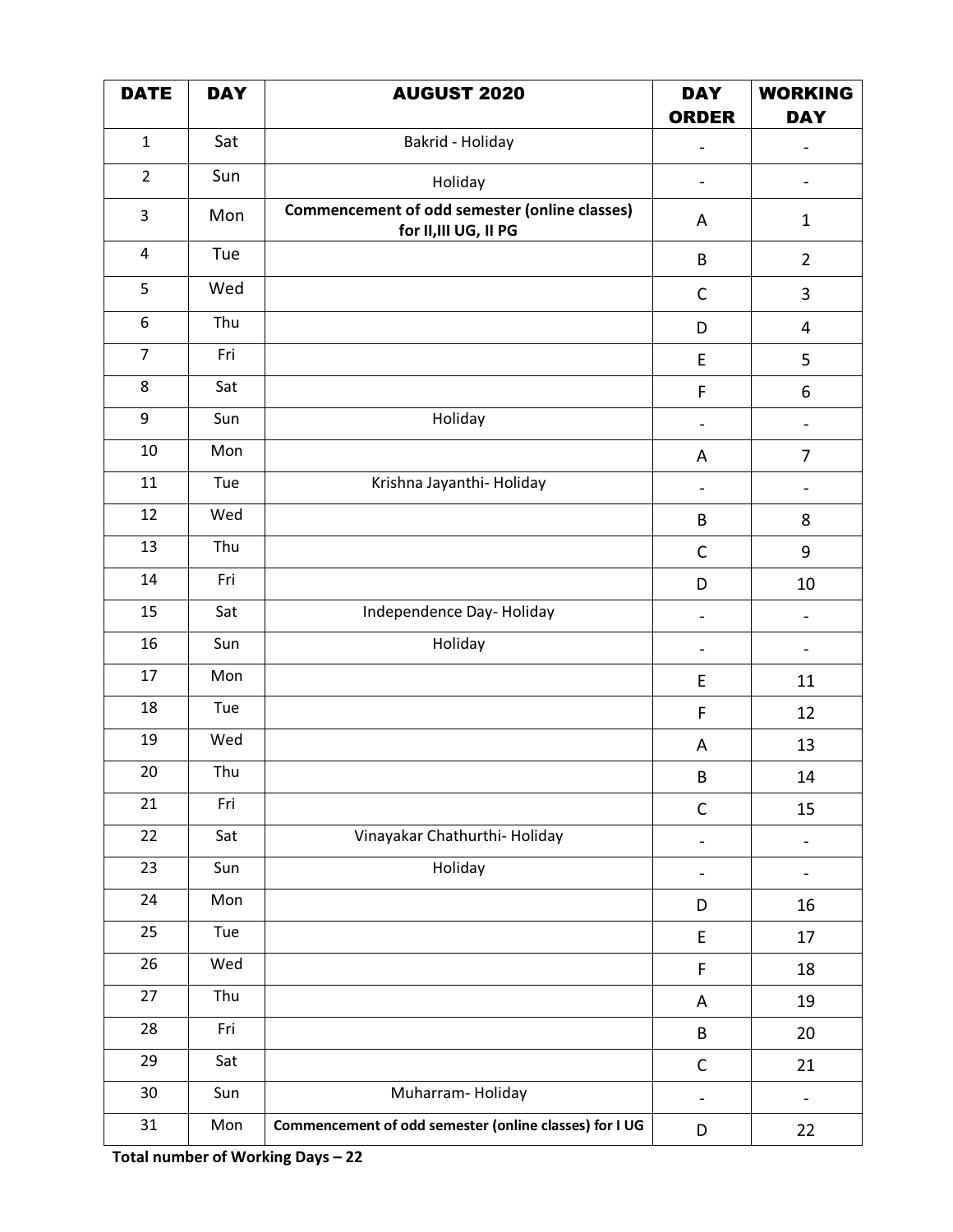| <b>DATE</b>             | <b>DAY</b> | <b>SEPTEMBER 2020</b> | <b>DAY</b>                                 | <b>WORKING</b>  |
|-------------------------|------------|-----------------------|--------------------------------------------|-----------------|
|                         |            |                       | <b>ORDER</b>                               | <b>DAY</b>      |
| $\mathbf{1}$            | Tue        |                       | $\mathsf E$                                | 23              |
| $\overline{2}$          | Wed        |                       | $\mathsf F$                                | 24              |
| $\mathbf{3}$            | Thu        |                       | $\mathsf A$                                | 25              |
| $\overline{\mathbf{4}}$ | Fri        |                       | $\sf B$                                    | 26              |
| 5                       | Sat        |                       | $\mathsf C$                                | 27              |
| $\boldsymbol{6}$        | Sun        | Holiday               | $\overline{\phantom{a}}$                   | $\Box$          |
| $\overline{7}$          | Mon        |                       | D                                          | 28              |
| $\bf 8$                 | Tue        |                       | $\mathsf E$                                | 29              |
| 9                       | Wed        |                       | F                                          | 30 <sub>o</sub> |
| $10\,$                  | Thu        |                       | ${\sf A}$                                  | 31              |
| $11\,$                  | Fri        |                       | $\sf B$                                    | 32              |
| $12\,$                  | Sat        |                       | $\mathsf C$                                | 33              |
| 13                      | Sun        | Holiday               | $\mathbb{L}$                               | $\Box$          |
| $14\,$                  | Mon        |                       | D                                          | 34              |
| 15                      | Tue        |                       | $\mathsf E$                                | 35              |
| $16\,$                  | Wed        |                       | $\mathsf F$                                | 36              |
| $17\,$                  | Thu        |                       | $\mathsf A$                                | 37              |
| 18                      | Fri        |                       | $\sf B$                                    | 38              |
| 19                      | Sat        |                       | $\mathsf C$                                | 39              |
| 20                      | Sun        | Holiday               | $\overline{\phantom{a}}$                   | $\Box$          |
| 21                      | Mon        |                       | D                                          | 40              |
| 22                      | Tue        |                       | $\mathsf{E}% _{0}\left( \mathsf{E}\right)$ | 41              |
| 23                      | Wed        |                       | $\mathsf F$                                | 42              |
| 24                      | Thu        |                       | $\mathsf A$                                | 43              |
| 25                      | Fri        |                       | B                                          | 44              |
| 26                      | Sat        |                       | $\mathsf{C}$                               | 45              |
| 27                      | Sun        | Holiday               | $\overline{\phantom{a}}$                   | $\mathbb{L}^+$  |
| 28                      | Mon        |                       | D                                          | 46              |
| 29                      | Tue        |                       | E                                          | 47              |
| $30\,$                  | Wed        |                       | $\mathsf F$                                | 48              |

**Total No. of Working Days: 26**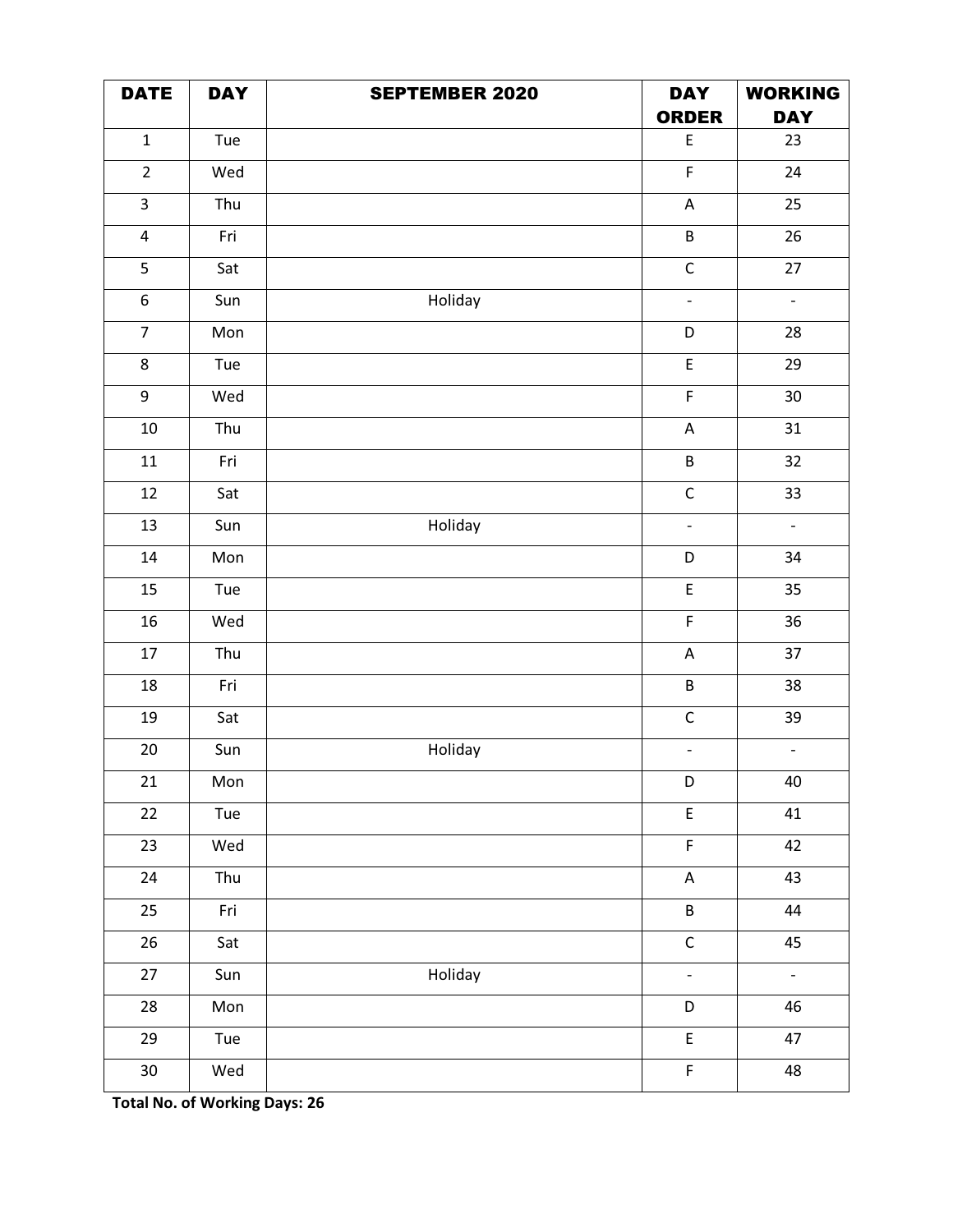| <b>DATE</b>             | <b>DAY</b> | <b>OCTOBER 2020</b>                                              | <b>DAY</b><br><b>ORDER</b><br>(Genl) | <b>WORKING</b><br><b>DAY</b> | $\mathbf{DAY}$<br><b>ORDER</b><br><b>I YEAR</b> | <b>WORKING</b><br><b>DAY</b> |
|-------------------------|------------|------------------------------------------------------------------|--------------------------------------|------------------------------|-------------------------------------------------|------------------------------|
| $\mathbf{1}$            | Thu        |                                                                  | A                                    | 49                           | $\overline{a}$                                  | $\overline{\phantom{a}}$     |
| $\overline{2}$          | Fri        | Gandhi Jeyanthi-Holiday                                          | $\overline{\phantom{0}}$             | $\overline{a}$               | $\overline{\phantom{a}}$                        | $\overline{\phantom{0}}$     |
| 3                       | Sat        |                                                                  | B                                    | 50                           | $\overline{\phantom{a}}$                        | $\overline{\phantom{0}}$     |
| $\overline{\mathbf{4}}$ | Sun        | Holiday                                                          | $\overline{\phantom{a}}$             | $\frac{1}{2}$                | $\overline{\phantom{a}}$                        | $\overline{\phantom{a}}$     |
| 5                       | Mon        |                                                                  | $\mathsf C$                          | 51                           | $\overline{\phantom{a}}$                        | $\overline{\phantom{0}}$     |
| 6                       | Tue        |                                                                  | D                                    | 52                           | $\overline{\phantom{a}}$                        | $\overline{\phantom{0}}$     |
| $\overline{7}$          | Wed        |                                                                  | $\mathsf E$                          | 53                           | $\overline{\phantom{a}}$                        | $\overline{\phantom{a}}$     |
| $\,8\,$                 | Thu        |                                                                  | F                                    | 54                           | $\overline{\phantom{a}}$                        | $\overline{\phantom{a}}$     |
| 9                       | Fri        |                                                                  | $\mathsf A$                          | 55                           | $\overline{\phantom{a}}$                        | $\qquad \qquad -$            |
| 10                      | Sat        |                                                                  | B                                    | 56                           | $\overline{\phantom{a}}$                        | $\overline{\phantom{a}}$     |
| 11                      | Sun        | Holiday                                                          | $\overline{\phantom{0}}$             | $\overline{\phantom{a}}$     | $\overline{\phantom{a}}$                        | $\overline{\phantom{a}}$     |
| 12                      | Mon        |                                                                  | $\mathsf C$                          | 57                           | $\overline{\phantom{a}}$                        | $\overline{\phantom{a}}$     |
| 13                      | Tue        |                                                                  | D                                    | 58                           | $\overline{\phantom{a}}$                        | $\overline{\phantom{0}}$     |
| 14                      | Wed        |                                                                  | $\mathsf E$                          | 59                           | $\overline{\phantom{a}}$                        | $\overline{\phantom{a}}$     |
| 15                      | Thu        |                                                                  | F                                    | 60                           | $\overline{\phantom{a}}$                        | $\overline{\phantom{a}}$     |
| 16                      | Fri        |                                                                  | A                                    | 61                           | $\overline{\phantom{a}}$                        | $\qquad \qquad -$            |
| 17                      | Sat        | <b>CIA Exams (Online)</b>                                        | B                                    | 62                           | $\overline{\phantom{a}}$                        | $\overline{\phantom{0}}$     |
| 18                      | Sun        | Holiday                                                          | $\blacksquare$                       | $\overline{a}$               | $\overline{\phantom{a}}$                        | $\overline{\phantom{a}}$     |
| 19                      | Mon        |                                                                  | C                                    | 63                           | $\overline{\phantom{a}}$                        | $\qquad \qquad -$            |
| 20                      | Tue        |                                                                  | D                                    | 64                           | $\overline{\phantom{a}}$                        | $\overline{\phantom{0}}$     |
| 21                      | Wed        |                                                                  | $\mathsf E$                          | 65                           | $\overline{\phantom{a}}$                        | $\overline{\phantom{a}}$     |
| 22                      | Thu        |                                                                  | F.                                   | 66                           | $\overline{\phantom{a}}$                        | $\overline{\phantom{0}}$     |
| 23                      | Fri        |                                                                  | A                                    | 67                           | $\overline{\phantom{a}}$                        | -                            |
| 24                      | Sat        |                                                                  | B                                    | 68                           | $\blacksquare$                                  | $\overline{\phantom{0}}$     |
| 25                      | Sun        | Ayutha Pooja-Holiday                                             | $\overline{\phantom{a}}$             | $\overline{a}$               | $\overline{\phantom{a}}$                        | $\overline{\phantom{0}}$     |
| 26                      | Mon        | VijayaDasami-Holiday                                             | $\overline{\phantom{a}}$             | $\overline{\phantom{a}}$     | $\overline{\phantom{a}}$                        | $\overline{\phantom{a}}$     |
| 27                      | Tue        | <b>Commencement of odd semester (online</b><br>classes) for I PG | $\mathsf{C}$                         | 69                           | $\mathsf C$                                     | $\mathbf{1}$                 |
| 28                      | Wed        |                                                                  | D                                    | 70                           | D                                               | $2^{\circ}$                  |
| 29                      | Thu        |                                                                  | E                                    | 71                           | E                                               | $\overline{3}$               |
| 30                      | Fri        | Milad-Un- Nabi- Holiday                                          | $\overline{\phantom{a}}$             | $\blacksquare$               | $\overline{\phantom{a}}$                        | $\overline{\phantom{a}}$     |
| 31                      | Sat        |                                                                  | F.                                   | 72                           | $\mathsf F$                                     | 4                            |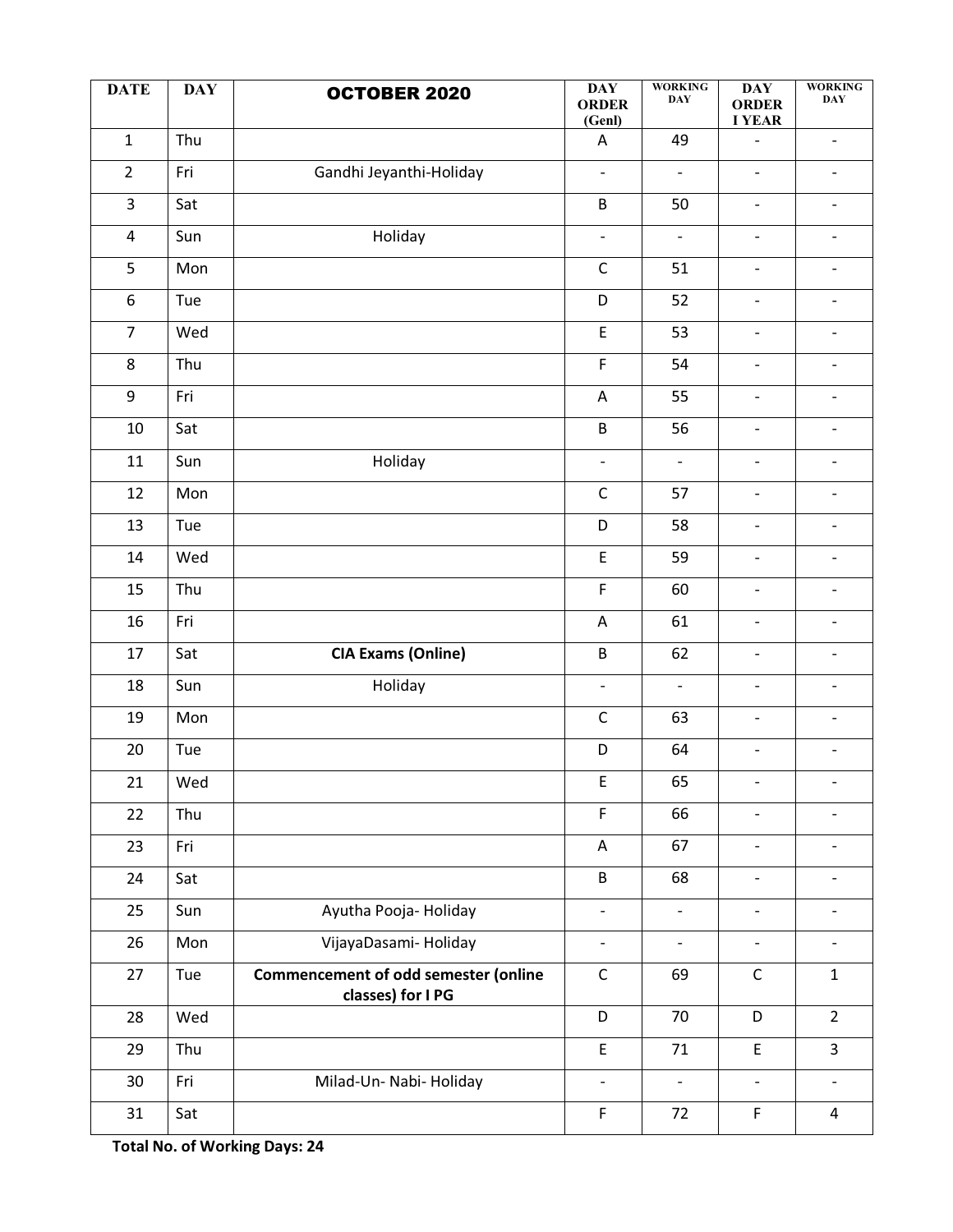| <b>DATE</b>             | <b>DAY</b> | <b>NOVEMBER 2020</b>                                | <b>DAY</b><br><b>ORDER</b><br>(Genl) | <b>WORKING</b><br><b>DAY</b> | $\overline{DAY}$<br><b>ORDER</b><br><b>I YEAR</b> | <b>WORKING</b><br><b>DAY</b> |
|-------------------------|------------|-----------------------------------------------------|--------------------------------------|------------------------------|---------------------------------------------------|------------------------------|
| $\mathbf{1}$            | Sun        | Holiday                                             | $\overline{a}$                       | $\overline{\phantom{a}}$     |                                                   | $\overline{\phantom{a}}$     |
| $\overline{2}$          | Mon        |                                                     | $\overline{\mathsf{A}}$              | 73                           | $\mathsf A$                                       | 5                            |
| 3                       | Tue        |                                                     | $\sf B$                              | 74                           | B                                                 | 6                            |
| $\overline{\mathbf{4}}$ | Wed        |                                                     | $\mathsf C$                          | 75                           | $\mathsf{C}$                                      | $\overline{7}$               |
| 5                       | Thu        |                                                     | D                                    | 76                           | D                                                 | 8                            |
| 6                       | Fri        |                                                     | E                                    | 77                           | E                                                 | 9                            |
| $\overline{7}$          | Sat        |                                                     | $\mathsf F$                          | 78                           | F                                                 | $10\,$                       |
| 8                       | Sun        | Holiday                                             | $\blacksquare$                       | $\overline{\phantom{a}}$     | $\overline{\phantom{a}}$                          | $\overline{\phantom{a}}$     |
| 9                       | Mon        |                                                     | Α                                    | 79                           | A                                                 | 11                           |
| $10\,$                  | Tue        |                                                     | $\sf B$                              | 80                           | B                                                 | 12                           |
| 11                      | Wed        |                                                     | $\mathsf C$                          | 81                           | $\mathsf C$                                       | 13                           |
| 12                      | Thu        |                                                     | D                                    | 82                           | D                                                 | 14                           |
| 13                      | Fri        |                                                     | $\overline{\phantom{a}}$             | $\overline{\phantom{a}}$     | $\overline{\phantom{a}}$                          | $\overline{\phantom{a}}$     |
| 14                      | Sat        | Deepavali-Holiday                                   | $\overline{\phantom{a}}$             | $\overline{\phantom{a}}$     | $\overline{\phantom{a}}$                          | $\overline{\phantom{a}}$     |
| 15                      | Sun        | Holiday                                             | $\overline{\phantom{a}}$             | $\overline{\phantom{a}}$     | $\overline{\phantom{a}}$                          | $\overline{\phantom{a}}$     |
| 16                      | Mon        | <b>CIA Exams (Online)</b>                           | $\mathsf F$                          | 83                           | F                                                 | 15                           |
| 17                      | Tue        |                                                     | A                                    | 84                           | A                                                 | 16                           |
| 18                      | Wed        |                                                     | B                                    | 85                           | B                                                 | 17                           |
| 19                      | Thu        |                                                     | $\mathsf C$                          | 86                           | $\mathsf C$                                       | 18                           |
| 20                      | Fri        |                                                     | D                                    | 87                           | D                                                 | 19                           |
| 21                      | Sat        |                                                     | Ε                                    | 88                           | E                                                 | 20                           |
| 22                      | Sun        | Holiday                                             | $\blacksquare$                       | $\overline{\phantom{a}}$     | $\overline{\phantom{a}}$                          | $\overline{\phantom{a}}$     |
| 23                      | Mon        |                                                     | F                                    | 89                           | F                                                 | 21                           |
| 24                      | Tue        | Odd Semester last working day for II, III UG, II PG | $\mathsf E$                          | 90                           | E                                                 | 22                           |
| 25                      | Wed        | Holiday(cyclone)                                    | $\overline{\phantom{a}}$             | $\overline{\phantom{a}}$     | $\overline{\phantom{a}}$                          | $\overline{\phantom{0}}$     |
| 26                      | Thu        | Holiday (cyclone)                                   | $\overline{\phantom{a}}$             | $\overline{\phantom{a}}$     | $\blacksquare$                                    | $\overline{\phantom{a}}$     |
| 27                      | Fri        |                                                     | $\blacksquare$                       | $\overline{\phantom{a}}$     | A                                                 | 23                           |
| 28                      | Sat        |                                                     | $\overline{\phantom{a}}$             | $\overline{\phantom{a}}$     | B                                                 | 24                           |
| 29                      | Sun        | Holiday                                             | $\overline{\phantom{a}}$             | $\overline{\phantom{a}}$     | $\overline{\phantom{a}}$                          | $\blacksquare$               |
| 30                      | Mon        |                                                     | $\overline{\phantom{a}}$             | $\overline{\phantom{a}}$     | $\mathsf C$                                       | 25                           |

**Total No. of Working Days (Genl.): 18**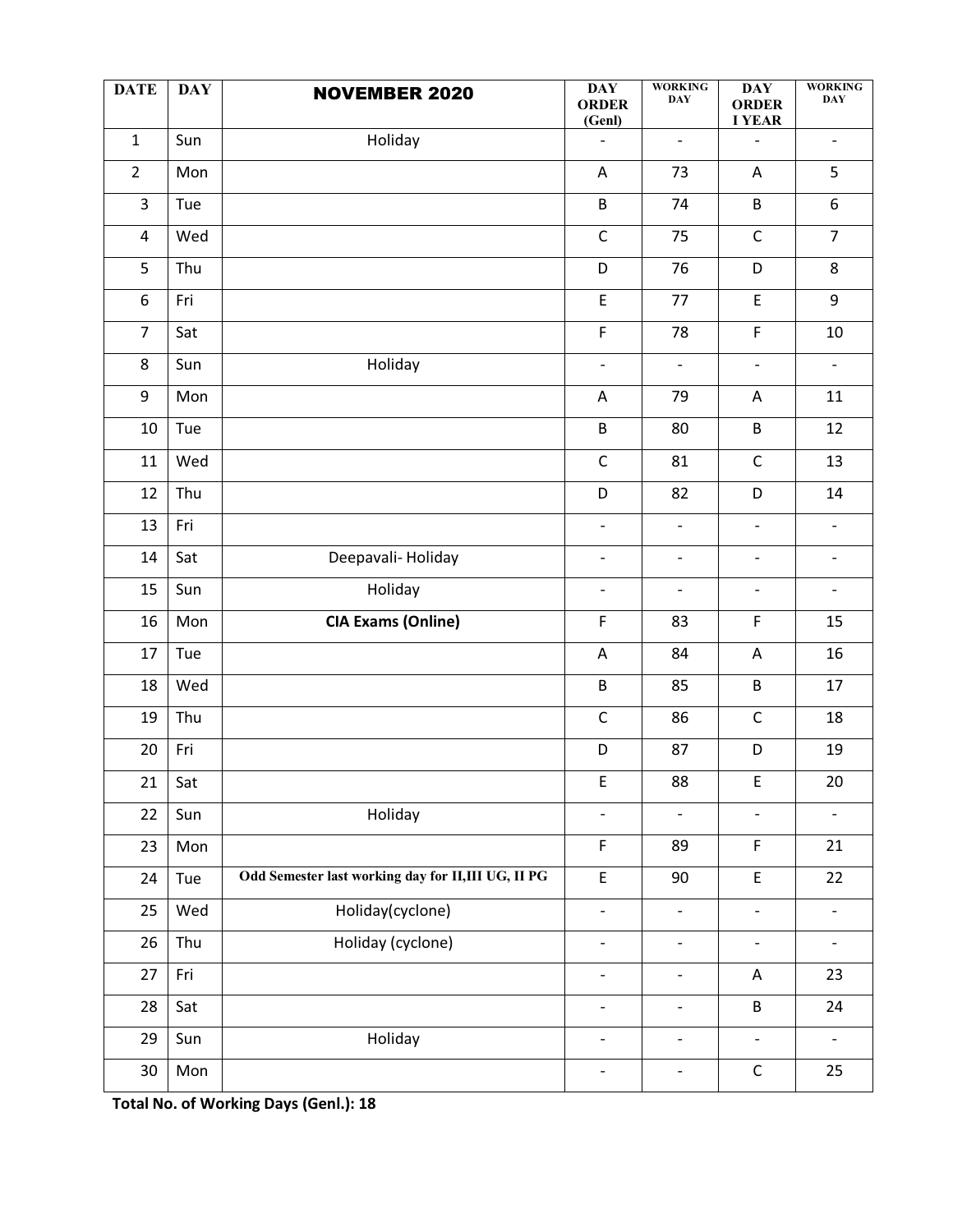| <b>DATE</b>    | <b>DAY</b> | <b>DECEMBER 2020</b>                                                                                               | $\mathbf{DAY}$<br><b>ORDER</b><br>(Genl) | <b>WORKING</b><br><b>DAY</b> | <b>DAY</b><br><b>ORDER</b><br>IUG, PG * | <b>WORKING</b><br><b>DAY</b> |
|----------------|------------|--------------------------------------------------------------------------------------------------------------------|------------------------------------------|------------------------------|-----------------------------------------|------------------------------|
| $\mathbf{1}$   | Tue        |                                                                                                                    |                                          | $\overline{\phantom{a}}$     | D                                       | 26                           |
| $\overline{2}$ | Wed        | <b>Commencement of offline classes for II PG</b><br><b>Science Programmes</b>                                      | $\overline{\phantom{a}}$                 | $\overline{\phantom{0}}$     | $\mathsf E$                             | 27                           |
| 3              | Thu        |                                                                                                                    | $\overline{\phantom{0}}$                 | $\overline{\phantom{a}}$     | $\mathsf F$                             | 28                           |
| 4              | Fri        |                                                                                                                    | $\overline{\phantom{a}}$                 | $\overline{\phantom{0}}$     | A                                       | 29                           |
| 5              | Sat        |                                                                                                                    | $\overline{a}$                           | $\overline{\phantom{0}}$     | B                                       | 30                           |
| 6              | Sun        | Holiday                                                                                                            | $\overline{\phantom{0}}$                 | $\overline{\phantom{a}}$     | $\overline{\phantom{a}}$                | $\blacksquare$               |
| $\overline{7}$ | Mon        | Commencement of even semester for II, III UG & II PG<br>(Online/Offline Blended mode),<br><b>CIA Exams(online)</b> | A                                        | $\mathbf{1}$                 | $\mathsf C$                             | 31                           |
| 8              | Tue        |                                                                                                                    | B                                        | $\overline{2}$               | D                                       | 32                           |
| 9              | Wed        |                                                                                                                    | $\mathsf{C}$                             | $\overline{3}$               | $\mathsf E$                             | 33                           |
| 10             | Thu        |                                                                                                                    | D                                        | 4                            | $\mathsf F$                             | 34                           |
| 11             | Fri        | Odd semester last working day for I UG                                                                             | $\mathsf E$                              | 5                            | A                                       | 35                           |
| 12             | Sat        |                                                                                                                    | $\overline{\phantom{0}}$                 | $\overline{\phantom{a}}$     | B                                       | 36                           |
| 13             | Sun        | Holiday                                                                                                            | $\overline{\phantom{a}}$                 | $\overline{\phantom{a}}$     | $\overline{\phantom{a}}$                | $\overline{\phantom{a}}$     |
| 14             | Mon        |                                                                                                                    | $\overline{\phantom{a}}$                 | $\overline{\phantom{a}}$     | $\mathsf{C}$                            | 37                           |
| 15             | Tue        | Odd Semester Final Exam(online) for UG & II PG                                                                     | $\overline{\phantom{a}}$                 | $\overline{\phantom{0}}$     | D                                       | 38                           |
| 16             | Wed        |                                                                                                                    | $\overline{a}$                           | $\overline{\phantom{0}}$     | $\mathsf E$                             | 39                           |
| 17             | Thu        |                                                                                                                    | $\overline{\phantom{0}}$                 | $\overline{\phantom{0}}$     | F                                       | 40                           |
| 18             | Fri        |                                                                                                                    | $\overline{a}$                           | $\overline{\phantom{0}}$     | A                                       | 41                           |
| 19             | Sat        |                                                                                                                    | $\overline{a}$                           | $\overline{\phantom{0}}$     | B                                       | 42                           |
| 20             | Sun        | Holiday                                                                                                            | $\overline{\phantom{a}}$                 | $\overline{\phantom{a}}$     | $\overline{\phantom{a}}$                | $\overline{\phantom{a}}$     |
| 21             | Mon        |                                                                                                                    | $\overline{\phantom{0}}$                 | $\overline{\phantom{a}}$     | $\mathsf{C}$                            | 43                           |
| 22             | Tue        |                                                                                                                    | $\overline{\phantom{a}}$                 | $\overline{\phantom{0}}$     | D                                       | 44                           |
| 23             | Wed        |                                                                                                                    | $\overline{a}$                           | $\overline{\phantom{a}}$     | $\mathsf{E}$                            | 45                           |
| 24             | Thu        |                                                                                                                    | $\overline{\phantom{a}}$                 | $\overline{\phantom{a}}$     | F                                       | 46                           |
| 25             | Fri        | Christmas - Holiday                                                                                                | $\overline{\phantom{0}}$                 | $\overline{\phantom{a}}$     | $\overline{\phantom{a}}$                | $\overline{\phantom{a}}$     |
| 26             | Sat        |                                                                                                                    | $\overline{\phantom{0}}$                 | $\overline{\phantom{a}}$     | A                                       | 47                           |
| 27             | Sun        | Holiday                                                                                                            | $\overline{\phantom{a}}$                 | $\overline{\phantom{0}}$     | $\overline{\phantom{0}}$                | $\overline{\phantom{a}}$     |
| 28             | Mon        | Commencement of even semester(online classes) for I UG                                                             | $\mathsf F$                              | 6                            | F                                       | 48                           |
| 29             | Tue        |                                                                                                                    | A                                        | $\overline{7}$               | A                                       | 49                           |
| 30             | Wed        |                                                                                                                    | B                                        | 8                            | B                                       | 50                           |
| 31             | Thu        |                                                                                                                    | $\mathsf C$                              | 9                            | $\mathsf{C}$                            | 51                           |

**Total No. of Working Days (Genl.): 09** 

**\*For I UG till 11-12-2020 only. Rest of the days follow Genl.**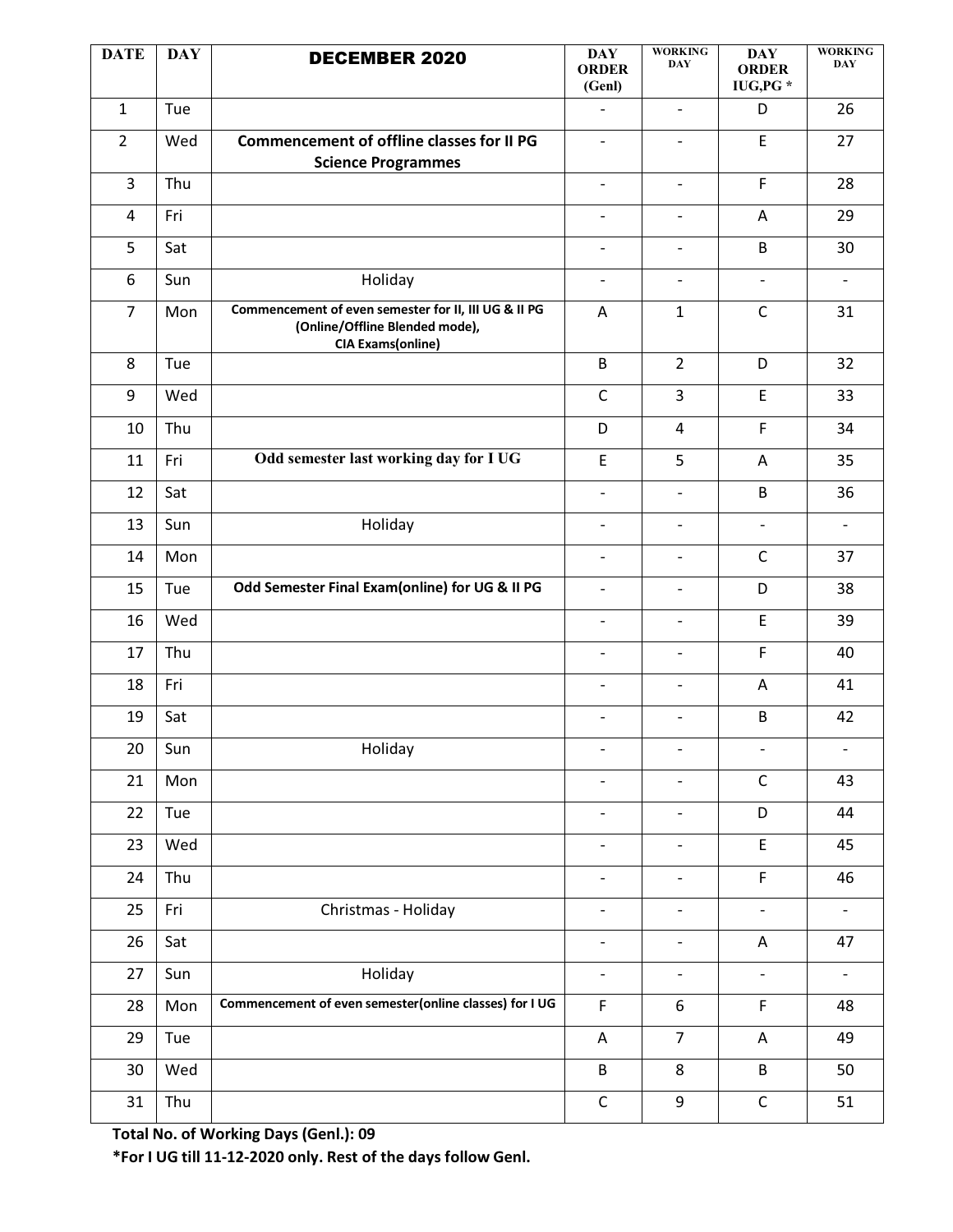| <b>DATE</b>    | <b>DAY</b> | <b>JANUARY 2021</b>                    | $\mathbf{DAY}$<br><b>ORDER</b><br>(Genl) | <b>WORKING</b><br><b>DAY</b> | <b>DAY</b><br><b>ORDER</b><br>I PG | <b>WORKING</b><br><b>DAY</b> |
|----------------|------------|----------------------------------------|------------------------------------------|------------------------------|------------------------------------|------------------------------|
| $\mathbf{1}$   | Fri        | New Year's Day - Holiday               |                                          | $\overline{\phantom{0}}$     | $\overline{\phantom{0}}$           | $\qquad \qquad -$            |
| $\overline{2}$ | Sat        |                                        | $\overline{\phantom{a}}$                 | $\qquad \qquad -$            | E                                  | 52                           |
| $\overline{3}$ | Sun        | Holiday                                | $\overline{\phantom{a}}$                 | $\blacksquare$               | $\blacksquare$                     | $\overline{\phantom{a}}$     |
| $\overline{4}$ | Mon        |                                        | D                                        | 10                           | D                                  | 53                           |
| 5              | Tue        |                                        | $\mathsf E$                              | 11                           | $\mathsf E$                        | 54                           |
| 6              | Wed        |                                        | $\overline{F}$                           | 12                           | F                                  | 55                           |
| $\overline{7}$ | Thu        |                                        | A                                        | 13                           | A                                  | 56                           |
| 8              | Fri        |                                        | B                                        | 14                           | B                                  | 57                           |
| 9              | Sat        |                                        | $\mathsf C$                              | 15                           | $\mathsf C$                        | 58                           |
| 10             | Sun        | Holiday                                | $\overline{\phantom{a}}$                 | $\overline{\phantom{a}}$     | $\overline{\phantom{a}}$           | $\overline{\phantom{a}}$     |
| 11             | Mon        |                                        | D                                        | 16                           | D                                  | 59                           |
| 12             | Tue        |                                        | E                                        | 17                           | $\mathsf E$                        | 60                           |
| 13             | Wed        |                                        | F                                        | 18                           | F                                  | 61                           |
| 14             | Thu        | Pongal - Holiday                       | $\overline{\phantom{a}}$                 | $\overline{\phantom{a}}$     | $\overline{\phantom{a}}$           | $\overline{\phantom{a}}$     |
| 15             | Fri        | Thiruvalluvar Day-Holiday              | $\overline{\phantom{a}}$                 | $\overline{a}$               | $\overline{\phantom{a}}$           | $\overline{\phantom{a}}$     |
| 16             | Sat        | UzhavarThirunal-Holiday                | $\overline{\phantom{a}}$                 | $\overline{\phantom{a}}$     | $\overline{\phantom{a}}$           | $\overline{\phantom{0}}$     |
| 17             | Sun        | Holiday                                | $\overline{\phantom{a}}$                 | $\overline{\phantom{a}}$     | $\overline{\phantom{a}}$           | $\overline{\phantom{a}}$     |
| 18             | Mon        |                                        | Α                                        | 19                           | A                                  | 62                           |
| 19             | Tue        |                                        | B                                        | 20                           | $\sf B$                            | 63                           |
| 20             | Wed        |                                        | $\mathsf{C}$                             | 21                           | $\mathsf C$                        | 64                           |
| 21             | Thu        | Odd semester last working day for I PG | D                                        | 22                           | D                                  | 65                           |
| 22             | Fri        |                                        | $\mathsf E$                              | 23                           |                                    |                              |
| 23             | Sat        |                                        | F                                        | 24                           |                                    |                              |
| 24             | Sun        | Holiday                                | $\overline{\phantom{a}}$                 | $\overline{\phantom{a}}$     |                                    |                              |
| 25             | Mon        |                                        | A                                        | 25                           |                                    |                              |
| 26             | Tue        | Republic Day                           | $\overline{\phantom{a}}$                 | $\blacksquare$               |                                    |                              |
| 27             | Wed        |                                        | B                                        | 26                           |                                    |                              |
| 28             | Thu        |                                        | $\mathsf C$                              | 27                           |                                    |                              |
| 29             | Fri        |                                        | $\mathsf D$                              | 28                           |                                    |                              |
| $30\,$         | Sat        |                                        | $\mathsf E$                              | 29                           |                                    |                              |
| 31             | Sun        | Holiday                                | $\overline{\phantom{a}}$                 | $\overline{\phantom{0}}$     | $\overline{\phantom{0}}$           | $\overline{\phantom{a}}$     |

**Total No. of Working Days (Genl.): 20**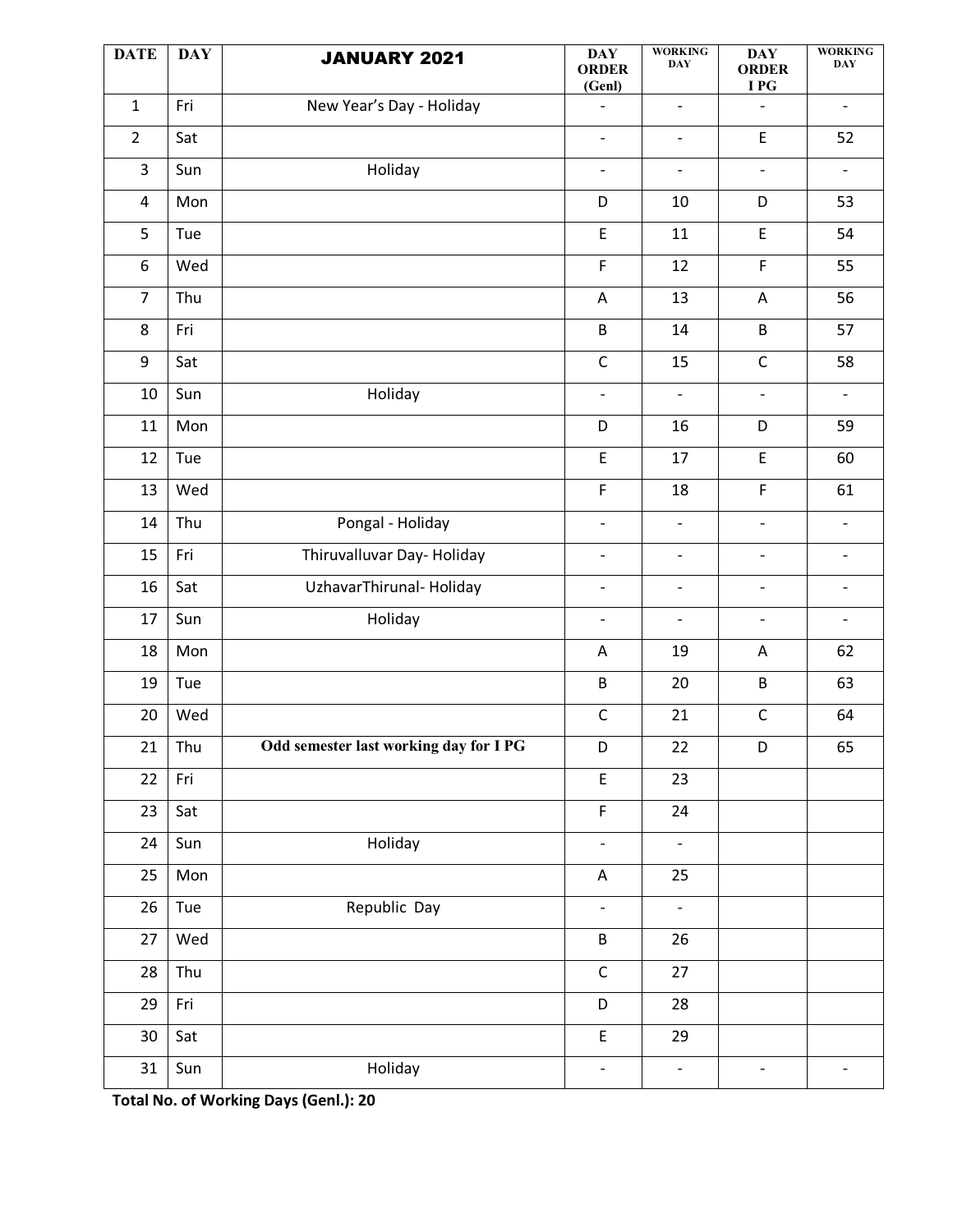| <b>DATE</b>             | <b>DAY</b> | <b>FEBRUARY 2021</b>   | <b>DAY</b><br><b>ORDER</b><br>(Genl)       | <b>WORKIN</b><br><b>GDAY</b> | $\mathbf{DAY}$<br><b>ORDER</b><br>I PG $^\star$ | <b>WORKING</b><br>$\mathbf{DAY}$ |
|-------------------------|------------|------------------------|--------------------------------------------|------------------------------|-------------------------------------------------|----------------------------------|
| $\mathbf{1}$            | Mon        | <b>CIA Exam Starts</b> | $\mathsf F$                                | 30                           |                                                 |                                  |
| $\overline{2}$          | Tue        |                        | A                                          | 31                           |                                                 |                                  |
| 3                       | Wed        |                        | B                                          | 32                           |                                                 |                                  |
| $\overline{\mathbf{4}}$ | Thu        |                        | $\mathsf C$                                | 33                           |                                                 |                                  |
| 5                       | Fri        |                        | D                                          | 34                           |                                                 |                                  |
| 6                       | Sat        |                        | $\mathsf E$                                | 35                           |                                                 |                                  |
| $\overline{7}$          | Sun        | Holiday                | $\overline{\phantom{0}}$                   | $\overline{\phantom{a}}$     | $\blacksquare$                                  | $\overline{\phantom{0}}$         |
| 8                       | Mon        |                        | $\mathsf F$                                | 36                           |                                                 |                                  |
| 9                       | Tue        |                        | A                                          | 37                           |                                                 |                                  |
| 10                      | Wed        |                        | B                                          | 38                           |                                                 |                                  |
| 11                      | Thu        |                        | $\mathsf C$                                | 39                           |                                                 |                                  |
| 12                      | Fri        |                        | D                                          | 40                           |                                                 |                                  |
| 13                      | Sat        |                        | $\mathsf{E}% _{0}\left( \mathsf{E}\right)$ | 41                           |                                                 |                                  |
| 14                      | Sun        | Holiday                | $\qquad \qquad -$                          | $\overline{\phantom{a}}$     | $\blacksquare$                                  | $\overline{\phantom{0}}$         |
| 15                      | Mon        |                        | Α                                          | 42                           |                                                 |                                  |
| 16                      | Tue        |                        | B                                          | 43                           |                                                 |                                  |
| 17                      | Wed        |                        | $\mathsf C$                                | 44                           |                                                 |                                  |
| 18                      | Thu        |                        | D                                          | 45                           |                                                 |                                  |
| 19                      | Fri        |                        | $\mathsf E$                                | 46                           |                                                 |                                  |
| 20                      | Sat        |                        | $\mathsf F$                                | 47                           |                                                 |                                  |
| 21                      | Sun        | Holiday                | $\overline{\phantom{a}}$                   | $\overline{\phantom{a}}$     | $\overline{\phantom{a}}$                        | $\overline{\phantom{a}}$         |
| 22                      | Mon        |                        | A                                          | 48                           |                                                 |                                  |
| 23                      | Tue        |                        | B                                          | 49                           |                                                 |                                  |
| 24                      | Wed        |                        | $\mathsf C$                                | 50                           |                                                 |                                  |
| 25                      | Thu        |                        | D                                          | 51                           |                                                 |                                  |
| 26                      | Fri        |                        | $\mathsf{E}% _{0}\left( \mathsf{E}\right)$ | 52                           |                                                 |                                  |
| 27                      | Sat        |                        | $\overline{F}$                             | 53                           |                                                 |                                  |
| 28                      | Sun        | Holiday                | $\overline{\phantom{0}}$                   | $\blacksquare$               | $\qquad \qquad \blacksquare$                    | $\overline{\phantom{0}}$         |

## **\*I PG Even semester working days would be declared later.**

**Total No. of Working Days (Genl.): 24**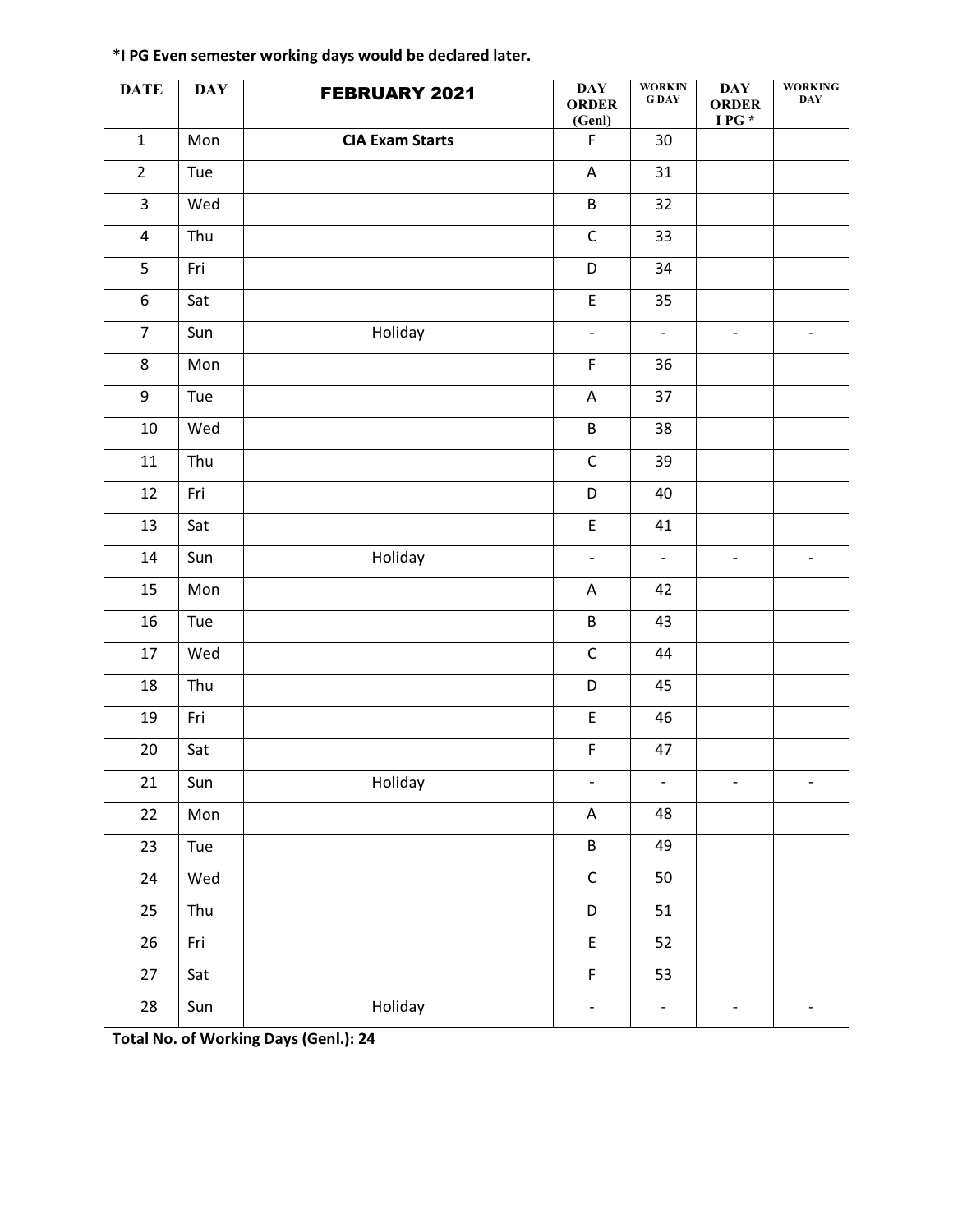| <b>DATE</b>             | <b>DAY</b> | <b>MARCH 2021</b>                                          | <b>DAY</b><br><b>ORDER</b><br>(Genl) | <b>WORKING</b><br><b>DAY</b> | $\mathbf{DAY}$<br><b>ORDER</b><br>I PG | <b>WORKING</b><br><b>DAY</b> |
|-------------------------|------------|------------------------------------------------------------|--------------------------------------|------------------------------|----------------------------------------|------------------------------|
| $\mathbf{1}$            | Mon        | <b>CIA Exam starts</b>                                     | A                                    | 54                           |                                        |                              |
| $\overline{2}$          | Tue        |                                                            | B                                    | 55                           |                                        |                              |
| 3                       | Wed        |                                                            | $\mathsf C$                          | 56                           |                                        |                              |
| $\overline{\mathbf{4}}$ | Thu        |                                                            | D                                    | 57                           |                                        |                              |
| 5                       | Fri        |                                                            | $\mathsf E$                          | 58                           |                                        |                              |
| 6                       | Sat        |                                                            | $\mathsf F$                          | 59                           |                                        |                              |
| $\overline{7}$          | Sun        | Holiday                                                    | $\overline{\phantom{a}}$             | $\blacksquare$               | $\overline{\phantom{a}}$               | $\overline{\phantom{a}}$     |
| 8                       | Mon        |                                                            | Α                                    | 60                           |                                        |                              |
| 9                       | Tue        |                                                            | B                                    | 61                           |                                        |                              |
| 10                      | Wed        |                                                            | $\mathsf C$                          | 62                           |                                        |                              |
| $11\,$                  | Thu        |                                                            | D                                    | 63                           |                                        |                              |
| 12                      | Fri        |                                                            | $\mathsf E$                          | 64                           |                                        |                              |
| 13                      | Sat        |                                                            | $\mathsf F$                          | 65                           |                                        |                              |
| 14                      | Sun        | Holiday                                                    | $\overline{\phantom{a}}$             | $\overline{\phantom{a}}$     | $\overline{\phantom{a}}$               | $\overline{\phantom{a}}$     |
| 15                      | Mon        |                                                            | A                                    | 66                           |                                        |                              |
| 16                      | Tue        |                                                            | $\sf B$                              | 67                           |                                        |                              |
| 17                      | Wed        |                                                            | $\mathsf C$                          | 68                           |                                        |                              |
| 18                      | Thu        |                                                            | D                                    | 69                           |                                        |                              |
| 19                      | Fri        |                                                            | $\mathsf E$                          | 70                           |                                        |                              |
| 20                      | Sat        |                                                            | $\mathsf F$                          | $71\,$                       |                                        |                              |
| 21                      | Sun        | Holiday                                                    | $\overline{\phantom{a}}$             | $\overline{\phantom{a}}$     | $\overline{\phantom{a}}$               | $\overline{\phantom{a}}$     |
| 22                      | Mon        |                                                            | A                                    | 72                           |                                        |                              |
| 23                      | Tue        |                                                            | $\sf B$                              | 73                           |                                        |                              |
| 24                      | Wed        |                                                            | $\mathsf C$                          | 74                           |                                        |                              |
| 25                      | Thu        | Even Semester last working day for II, III UG<br>$&$ II PG | D                                    | 75                           |                                        |                              |
| 26                      | Fri        |                                                            | $\mathsf A$                          |                              |                                        |                              |
| 27                      | Sat        |                                                            | B                                    |                              |                                        |                              |
| 28                      | Sun        | Holiday                                                    | $\overline{\phantom{a}}$             | $\overline{\phantom{a}}$     | $\overline{\phantom{a}}$               | $\overline{\phantom{a}}$     |
| 29                      | Mon        |                                                            | $\mathsf C$                          |                              |                                        |                              |
| 30                      | Tue        |                                                            | D                                    |                              |                                        |                              |
| 31                      | Wed        | Even Semester last working day for I UG                    | $\mathsf E$                          |                              |                                        |                              |

Total No. of Working Days (Genl.): 22 UG/II PG - 75 Days x 6 Hours = 450 Hours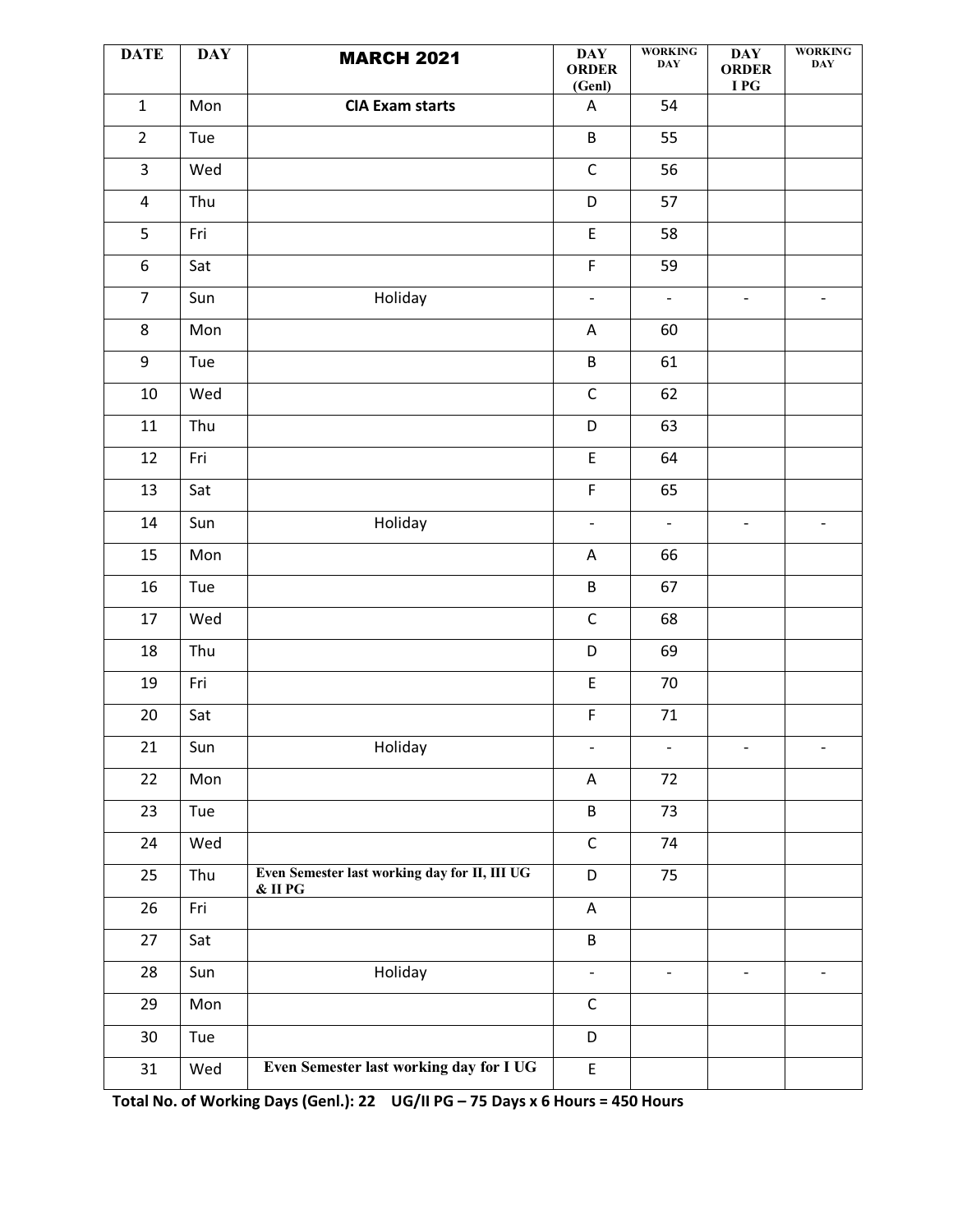| <b>DATE</b>             | <b>DAY</b> | <b>APRIL 2021</b>                               | <b>DAY</b><br><b>ORDER</b> | <b>WORKING</b><br><b>DAY</b> |
|-------------------------|------------|-------------------------------------------------|----------------------------|------------------------------|
| $\mathbf 1$             | Thu        |                                                 |                            |                              |
| $\overline{2}$          | Fri        | Good Friday                                     | $\overline{\phantom{a}}$   | $\overline{\phantom{0}}$     |
| 3                       | Sat        |                                                 |                            |                              |
| $\overline{\mathbf{4}}$ | Sun        | Holiday                                         | $\overline{\phantom{a}}$   | $\overline{\phantom{a}}$     |
| 5                       | Mon        |                                                 |                            |                              |
| $\boldsymbol{6}$        | Tue        |                                                 |                            |                              |
| $\overline{7}$          | Wed        |                                                 |                            |                              |
| $\bf 8$                 | Thu        |                                                 |                            |                              |
| 9                       | Fri        |                                                 |                            |                              |
| $10\,$                  | Sat        |                                                 |                            |                              |
| 11                      | Sun        | Holiday                                         | $\overline{\phantom{a}}$   |                              |
| 12                      | Mon        |                                                 |                            |                              |
| 13                      | Tue        | Telugu New Year - Holiday                       | $\blacksquare$             | $\overline{\phantom{a}}$     |
| 14                      | Wed        | Tamil New Year, Dr. Ambedkar Jeyanthi - Holiday | $\overline{\phantom{a}}$   | $\qquad \qquad -$            |
| 15                      | Thu        |                                                 |                            |                              |
| 16                      | Fri        |                                                 |                            |                              |
| $17\,$                  | Sat        |                                                 |                            |                              |
| 18                      | Sun        | Holiday                                         | $\overline{\phantom{a}}$   | $\overline{a}$               |
| 19                      | Mon        |                                                 |                            |                              |
| 20                      | Tue        |                                                 |                            |                              |
| 21                      | Wed        |                                                 |                            |                              |
| 22                      | Thu        |                                                 |                            |                              |
| 23                      | Fri        |                                                 |                            |                              |
| 24                      | Sat        |                                                 |                            |                              |
| 25                      | Sun        | Mahavir Jeyanthi - Holiday                      | $\overline{\phantom{a}}$   | -                            |
| 26                      | Mon        |                                                 |                            |                              |
| 27                      | Tue        |                                                 |                            |                              |
| 28                      | Wed        |                                                 |                            |                              |
| 29                      | Thu        |                                                 |                            |                              |
| $30\,$                  | Fri        |                                                 |                            |                              |